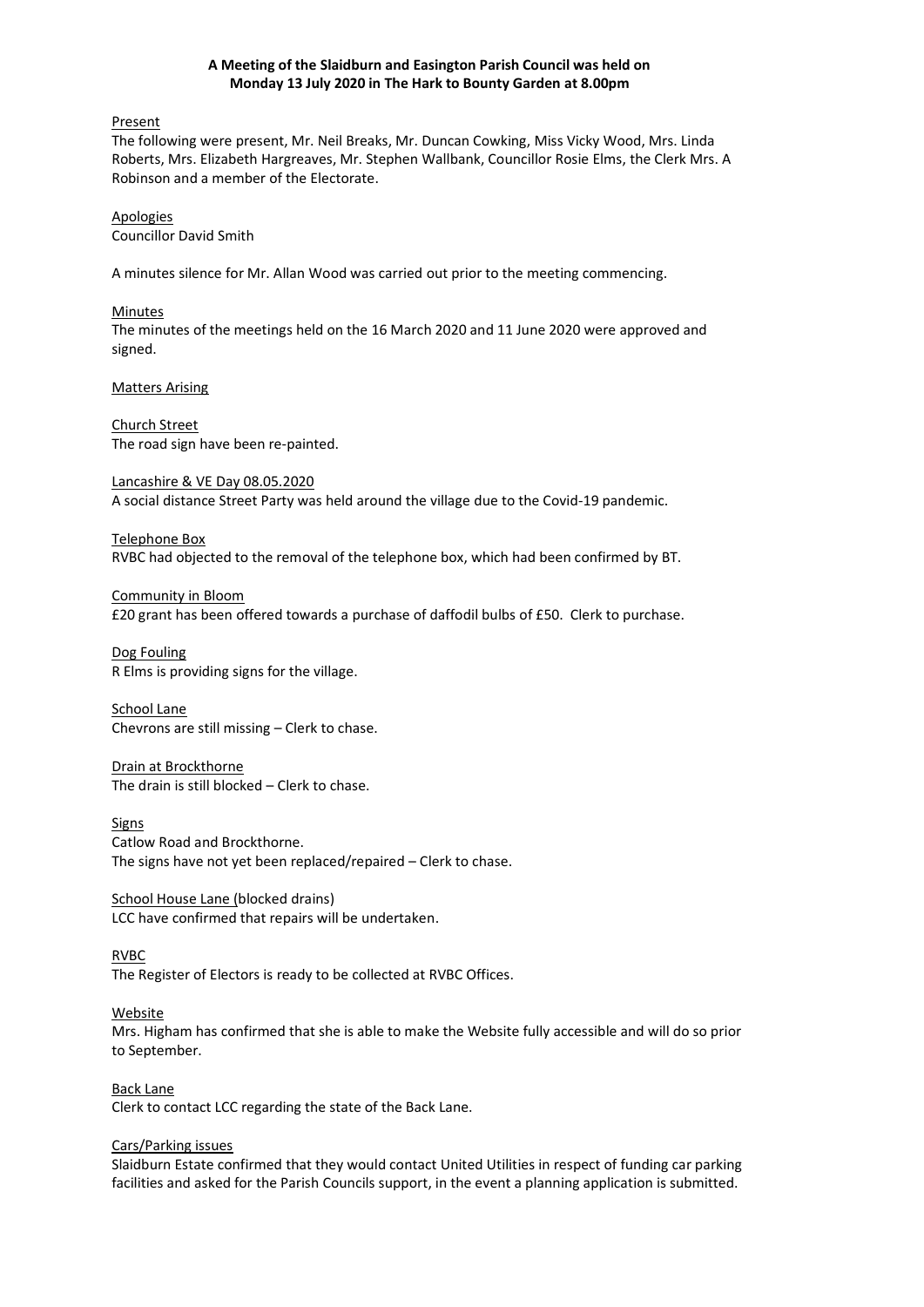# Slaidburn Archive

£200.00 cheque had been forwarded to the Archive as a donation for their VE Day book. A thank you letter was received.

### Flower Tubs

Mr. Phillip Cook kindly supplied the plants, at cost price, for the tubs and planted them. He has also confirmed that he will take away the tubs and store them in winter and return them in 2021 re-planted. This was agreed.

### Bin Collections – Catlow Road

It was confirmed by the Council that bin collections on Catlow Road from the entrance to Stocks Reservoir was every 2 weeks. If a paper collection is required, then the home owners would need to contact the Council to request this.

Field Head sign The sign has been adjusted

Townend drain

The drain opposite 12 Townend is still blocked. Clerk to contact LCC with photographs.

Fiddler's Case

LCC confirmed that this does not meet the required level of works.

Benches

To be discussed at the meeting in September.

Bins

RVBC have confirmed that they will not fund any further bins on the village green due to the high number already in situ.

**Planning** Brockthorne – no objections.

| Accounts                  |                           |           |
|---------------------------|---------------------------|-----------|
| Payments                  |                           |           |
| JS Accountancy            | Internal Audit            | £36.00    |
| A Robinson                | WIX Website fee           | £43.20    |
| <b>BHIB Insurance</b>     | Insurance fee             | £354.65   |
| <b>Oaktrees Nurseries</b> | <b>Plants and Compost</b> | £95.00    |
| Villager                  | Donation                  | £25.00    |
| Slaidburn Archive         | Donation                  | £200.00   |
| Receipts                  |                           |           |
| <b>RVBC</b>               | Precept                   | £2,050.00 |

Year End Accounts – Approved and Signed

- i. Certificate of Exemption Approved and Signed
- ii. Annual Governance Statement Approved and Signed
- iii. Accounting Statement Approved and Signed

#### Correspondence

LCC- Countryside code signage

Clerk to request signs to be placed around the village.

# LCC – Highways campaign

Details of the campaign being run by LCC in respect of the services delivered. The article attached has been forwarded to the Villager for inclusion in the next issue. Should anyone want to report a Highways issue, this can be done at [www.lancashire.gov.uk/roads](http://www.lancashire.gov.uk/roads) by anyone.